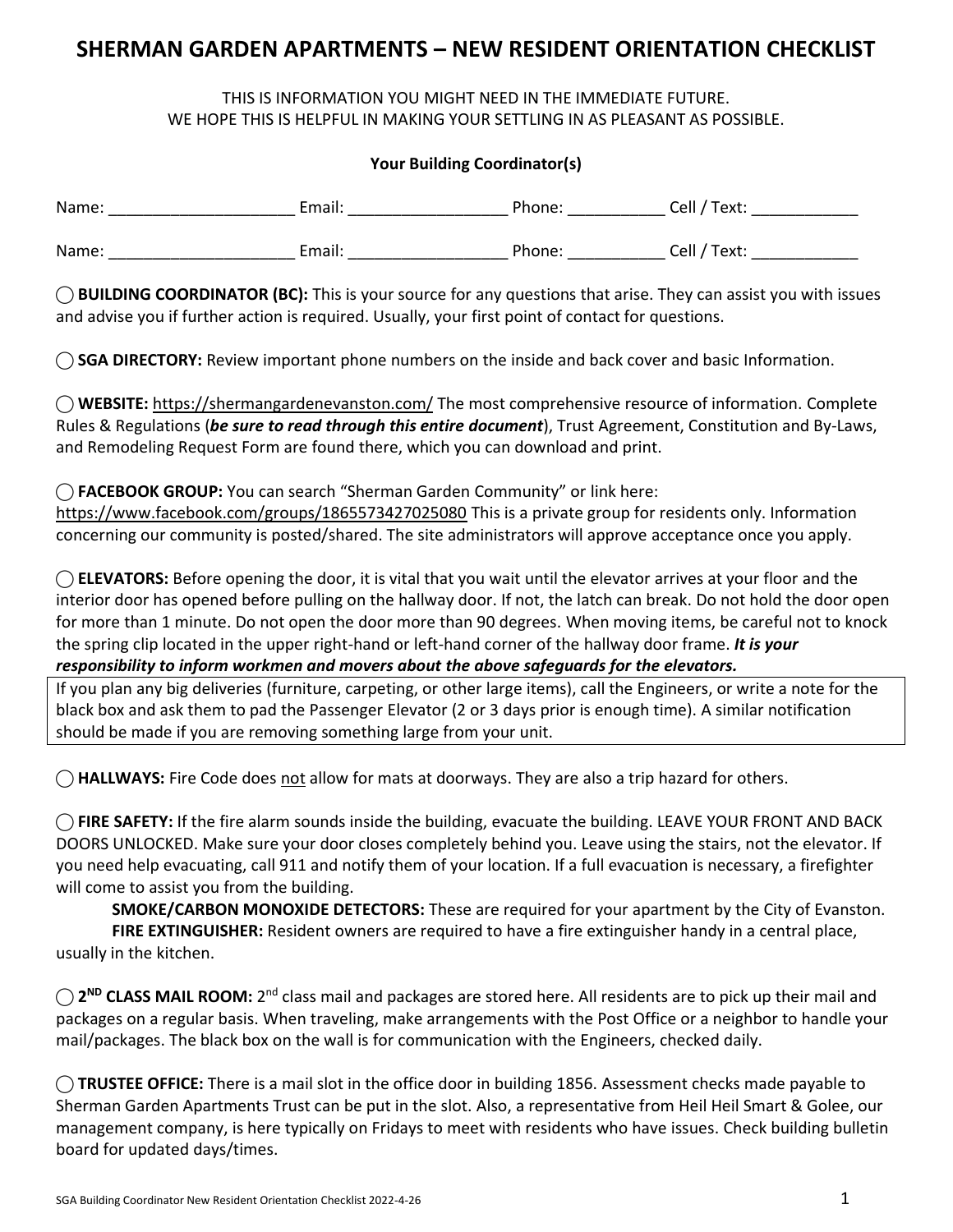◯ TRASH CAN/RECYCLING: Trash cans on your floor are in the service elevator area or on 7<sup>th</sup> floor stairwell. Recycling bins are in the basement.

**TRASH:** Place garbage in a securely closed plastic bag in the trash can by the service elevator. Large Items, cartons, etc., are to be taken directly to the dumpsters located behind the 1862 building. For disposition of large items, if unsure, ask your BC(s). Electronics are banned from being disposed in garbage; they must be recycled by you. Carpeting and other large items are to be removed from the property by a servicing company. All cardboard boxes are to be broken down and flattened before putting into bins or dumpster. Nothing is to be put on the ground/floor near the dumpsters/bins in the basement or dumpster area. It is your responsibility to inform remodelers and other workers that construction waste may not be placed in or beside the dumpsters.

**RECYCLING:** A recycling bin for paper, glass, acceptable plastics, and tin is located in each basement. Cardboard boxes are to be broken down and placed in the recycling bin. Instructions for proper recycling are posted on the lid. Your cooperation for proper recycling is requested.

◯ **LAUNDRY ROOM:** Each building has its own procedures for use of the laundry room. Your BC(s) will share those with you. When doing laundry, please remove clothes promptly from machine when finished. Avoid other residents having to take your clothes out or wait for you to move your clothes out of the machine.

*Your building's laundry room procedures:*

**⃝ BICYCLES:** All bikes must be locked and tagged with your name and unit number.

◯ **EXTERMINATORS:** There is an exterminator service available once monthly (4<sup>th</sup> Thursday of the month). Please leave a note in the black maintenance box in the 2<sup>nd</sup> Class Mail Room if you would like this service. There is no charge.

◯ **STORAGE LOCKERS:** Make sure you have a lock to protect your belongings. If additional space is required, extra lockers may be rented monthly if available.

**⃝ CIRCUIT BREAKERS:** The circuit breaker box is in the hall, in the service elevator area on your floor.

# **⃝ PARKING:**

**PARKING LOT:** Is located behind The LINK/7-11 building in the alley with covered and uncovered spaces, which may be available to rent for a monthly fee. If interested in renting a space or obtaining a temporary visitor pass, please contact the Parking Lot Supervisor, **we can also contact and all participates** of the Parking Lot Supervisor,

information is in the SGA directory or posted on the bulletin boards.

**ON STREET PARKING:** Our area has two-hour restricted parking unless you have a residential parking permit from the City of Evanston.

**RESIDENTIAL PARKING PERMIT AND VISITOR PARKING PASSES:** If you have a residential parking permit, you can purchase daily on-street visitor parking passes for use by your visitors or contractors. They are good for a 24-hour day. Paying for parking on the streets around our block is at a maximum of 2 hours.

**LOADING/UNLOADING ZONES:** There are locations on Sherman, on University Place and on Emerson. This is for short-term parking only; make sure your flashing hazard lights are on. Since these are tow-away zones, you must keep track of your time to avoid a ticket. The alley near the bank leading to the dumpsters is NOT a loading zone and should not be blocked at any time.

**STREET CLEANING:** On Sherman, Benson, Emerson and University, the 2<sup>nd</sup> and 4<sup>th</sup> week of the month are posted street cleaning times. See posted signs on the streets for updated information. A violation ticket is \$75. Visit the City of Evanston website or call 311 to enroll to receive email and/or text message reminders.

**⃝ THERMOSTATS:** Your thermostat adjusts the heat in your ceiling and thus the floor above. Please be sensitive to the needs of your upstairs neighbor. As a rule, all thermostats should remain on the medium setting unless an agreement has been worked out with your neighbor.